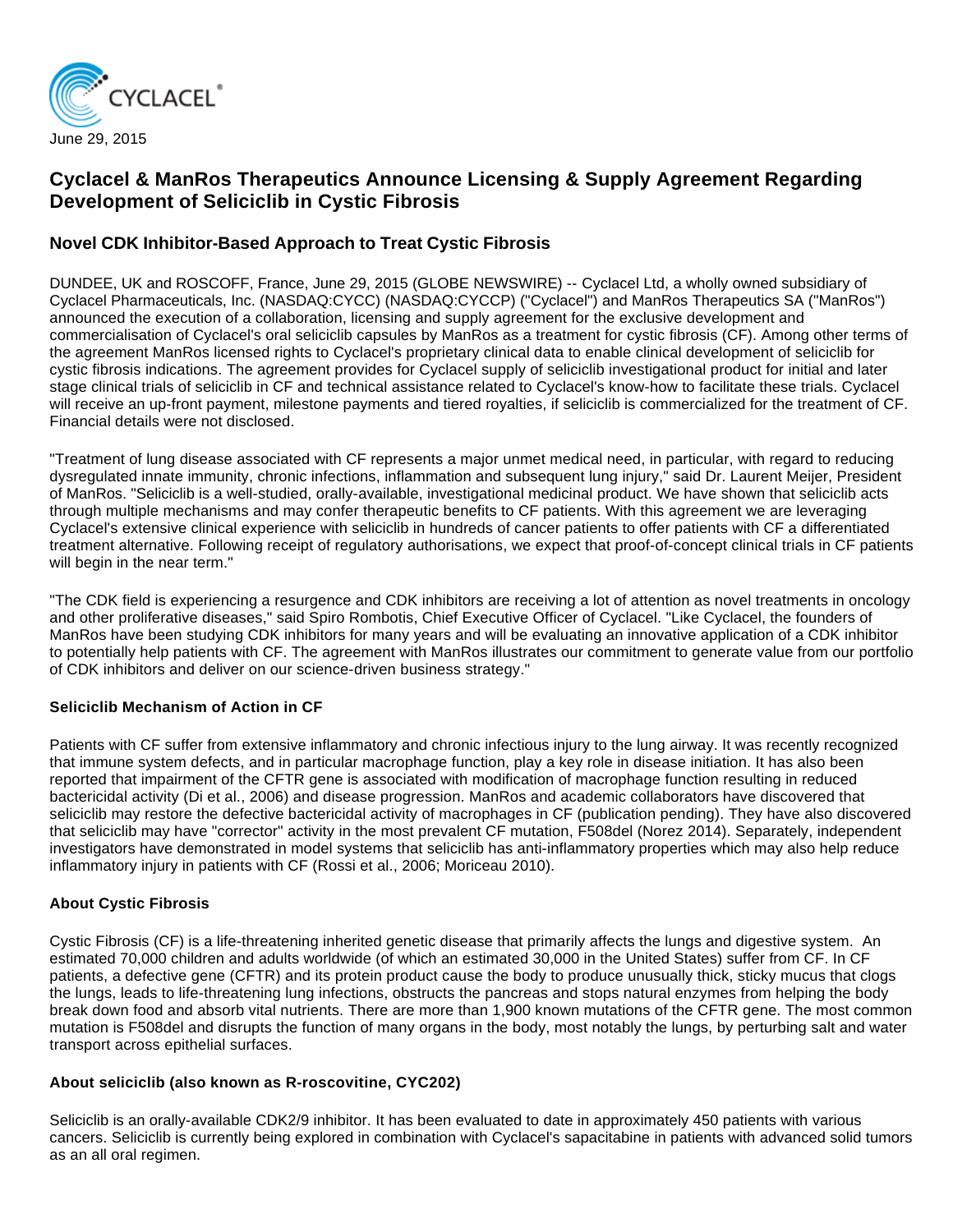#### **About Cyclacel**

Cyclacel is a biopharmaceutical company developing oral therapies that target the various phases of cell cycle control for the treatment of cancer and other serious diseases. Sapacitabine, Cyclacel's most advanced product candidate, is the subject of SEAMLESS, a Phase 3 trial, which has completed enrollment and is being conducted under an SPA with the FDA as front-line treatment for acute myeloid leukemia (AML) in the elderly, and other indications including myelodysplastic syndromes (MDS). Cyclacel's pipeline includes an oral regimen of seliciclib in combination with sapacitabine in a Phase 1 study of patients with Homologous Recombination (HR) repair-deficient breast, ovarian and pancreatic cancers, including gBRCA positive tumors, and CYC065, a novel CDK2/9 inhibitor, with potential utility in both hematological malignancies and solid tumors. Cyclacel's strategy is to build a diversified biopharmaceutical business focused in hematology and oncology based on a development pipeline of novel drug candidates. Please visit [www.cyclacel.com](http://www.globenewswire.com/newsroom/ctr?d=10139988&l=11&a=www.cyclacel.com&u=http%3A%2F%2Fwww.cyclacel.com) for more information.

#### **About ManRos**

ManRos is a biotechnology company founded by Dr. Laurent Meijer (a former CNRS research director) and Dr. Hervé Galons (Professor of Organic Chemistry at the University Paris-Descartes). Located in Roscoff (Brittany, France), ManRos aims at developing, optimizing and bringing to clinical trials a small selection of specific kinase inhibitors. Its pipeline comprises (1) Rroscovitine (for chronically infected cystic fibrosis patients; phase 2a expected to begin in the near future pending regulatory approval), (2) a family of kinase inhibitors (for autosomal dominant polycystic kidney disease (ADPKD); preclinical stage) and (3) Leucettines, a marine natural product derived alkaloid (for the treatment of cognitive defects in Down syndrome and Alzheimer's disease patients; preclinical stage).

#### **Citations**

Di, A. et al., 2006. CFTR regulates phagosome acidification in macrophages and alters bactericidal activity. **Nat. Cell Biol. 8**, 933-944.

Moriceau, S. et al., 2010. In cystic fibrosis homozygotes and heterozygotes, neutrophil apoptosis is delayed and modulated by diamide or roscovitine: evidence for an innate neutrophil disturbance. **J. Innate Immun. 2**, 260-266.

Norez, C. et al., 2014. Roscovitine is a proteostasis regulator that corrects the trafficking defect of F508del-CFTR by a CDKindependent mechanism. **Br. J. Pharmacol. 171**, 4831-4849.

Rossi, A.G. et al., 2006. Cyclin-dependent kinase inhibitors enhance the resolution of inflammation by promoting inflammatory cell apoptosis. **Nat. Med. 12**, 1056-1064. Erratum in: **Nat. Med. 12**, 1434.

#### **Forward-looking Statements**

This news release contains certain forward-looking statements that involve risks and uncertainties that could cause actual results to be materially different from historical results or from any future results expressed or implied by such forward-looking statements. Such forward-looking statements include statements regarding, among other things, the efficacy, safety and intended utilization of Cyclacel's product candidates, the conduct and results of future clinical trials, plans regarding regulatory filings, future research and clinical trials and plans regarding partnering activities. Factors that may cause actual results to differ materially include the risk that product candidates that appeared promising in early research and clinical trials do not demonstrate safety and/or efficacy in larger-scale or later clinical trials, trials may have difficulty enrolling, Cyclacel may not obtain approval to market its product candidates, the risks associated with reliance on outside financing to meet capital requirements, and the risks associated with reliance on collaborative partners for further clinical trials, development and commercialization of product candidates. You are urged to consider statements that include the words "may," "will," "would," "could," "should," "believes," "estimates," "projects," "potential," "expects," "plans," "anticipates," "intends," "continues," "forecast," "designed," "goal," or the negative of those words or other comparable words to be uncertain and forward-looking. For a further list and description of the risks and uncertainties the Company faces, please refer to our most recent Annual Report on Form 10-K and other periodic and other filings we file with the Securities and Exchange Commission and are available at [www.sec.gov](http://www.globenewswire.com/newsroom/ctr?d=10139988&l=20&a=www.sec.gov&u=http%3A%2F%2Fwww.sec.gov). Such forward-looking statements are current only as of the date they are made, and we assume no obligation to update any forward-looking statements, whether as a result of new information, future events or otherwise.

© Copyright 2015 Cyclacel Pharmaceuticals, Inc. All Rights Reserved. The Cyclacel logo and Cyclacel® are trademarks of Cyclacel Pharmaceuticals, Inc.

CONTACT: Contacts for Cyclacel Pharmaceuticals, Inc.